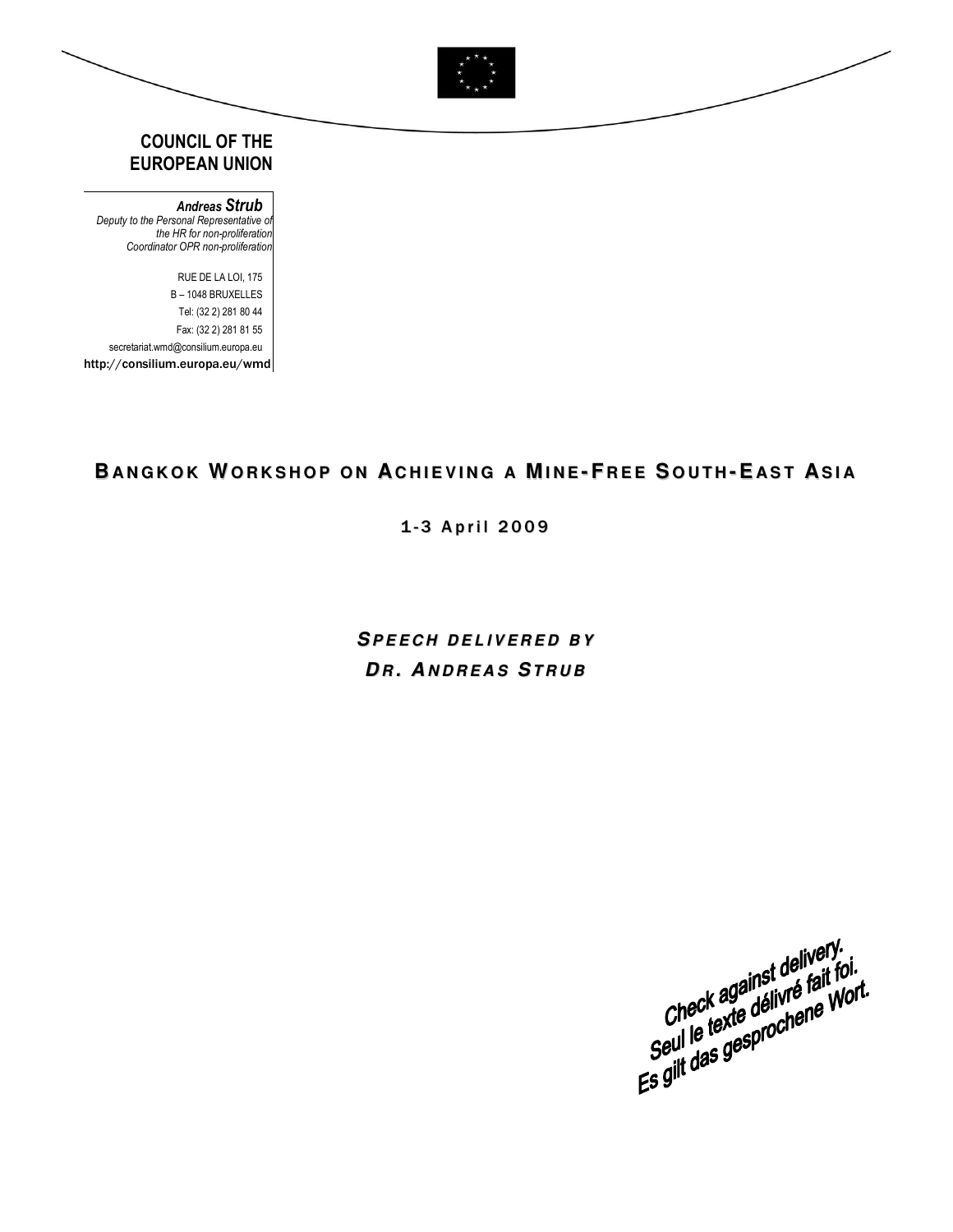Honourable Minister, Excellencies, distinguished participants, dear colleagues,

Let me, as we start our work today, express my gratitude on behalf of the EU High Representative, Mr. Javier Solana, to all those who have made today's seminar possible and in particular to the Government of Thailand. Our work falls within the framework of the so called EU Joint Action adopted last year by the Council to support the Ottawa Convention (Convention on the Prohibition of the Use, Stockpiling, Production and Transfer of Anti- Personnel Mines and on their Destruction). We are happy that the Geneva International Centre for Humanitarian Demining has accepted to ensure the technical implementation of this EU project.

A Joint Action is an instrument of EU foreign policy. It allows the European Union to take diplomatic action but also to allocate financial resources to a specific objective. Already in the past the EU has contributed substantially to the implementation of the Ottawa Convention and towards the zero victims target. As far as activities in Asia are concerned, I remember an interesting ARF meeting on Anti Personal Mines in Penang Malaysia (in April 2008), which the EU supported and at which I had the privilege to speak. In 2007 the EU, through its Common Foreign and Security Policy, has indeed chosen to step up its contribution in support of the Ottawa Convention, with a view to the Review Conference of the Convention. In this sense the workshop also intends to create important synergies with various programmes and to serve as platform to inform participants about them. I thank our colleague from the European Commission who will elaborate later in this workshop on some specific projects for the implementation of the Ottawa Convention.

### **I. But why is the EU interested in promoting the Ottawa Convention from a security perspective?**

The Joint Action in support of the Ottawa Convention falls within the framework of our Security Strategy adopted by the Council in 2003. The European Security Strategy enshrines the principles of effective multilateralism, prevention and international cooperation which are also at the basis of the WMD and SALW Strategies, also adopted by the European Council. The EU is indeed actively developing its Common Foreign and Security Policy and is committed to play a role on the international scene in support of international peace, stability and security. The EU is regularly taking action in the field of civil and military crisis management (ESDP), and also in the field of disarmament and non-proliferation. We are aware that security is not an aim in itself but also a condition for development.

In the area of disarmament and non-proliferation, effective multilateralism consists in strengthening the treaty based system: strengthening by expansion of membership and ensuring its full national compliance. At the outset of our work in this area, the EU turned its attention towards multilateral instruments in the WMD area, by providing support for instance to the OPCW, the IAEA, the CTBTO, the BTWC and UNSCR 1540. This support materialised in a series of Joint Actions which established a particular scheme of work, based on universality, full national implementation and international cooperation. Universality is a major requirement for treaties and conventions banning an entire category of weapons or regulating a certain type of activity. Universality is particularly important in order for a treaty to be fully credible and to achieve its objective. Parties will enjoy the benefit of the Treaty and feel protected if all other countries are also bound by the same rules and comply with them. The progress made by the Ottawa Convention is remarkable but there is still work to be done.